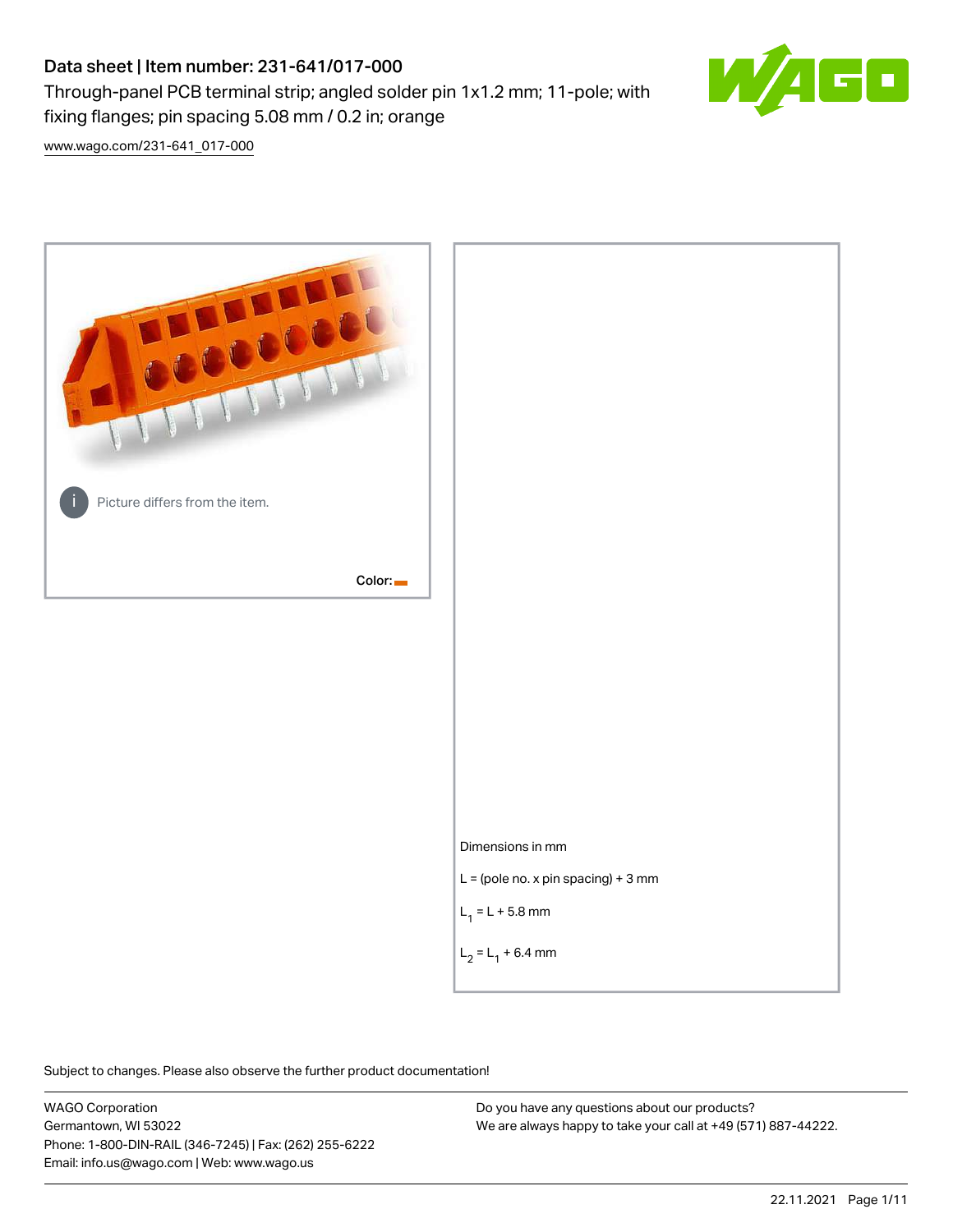

### Item description

- Feedthrough PCB terminal strips with screwdriver-actuated CAGE CLAMP $^\circ$  $\blacksquare$
- $\blacksquare$ With flanges for PCB or front-panel mounting – either flush with enclosure or protruding

# Data

| Variants: | Other pole numbers<br>Other colors<br>Direct marking<br>Versions without mounting flanges<br>Other versions (or variants) can be requested from WAGO Sales or<br>configured at https://configurator.wago.com/ |
|-----------|---------------------------------------------------------------------------------------------------------------------------------------------------------------------------------------------------------------|
|           |                                                                                                                                                                                                               |

# Electrical data

### IEC Approvals

| Ratings per                 | IEC/EN 60664-1                                                        |
|-----------------------------|-----------------------------------------------------------------------|
| Rated voltage (III / 3)     | 320 V                                                                 |
| Rated surge voltage (III/3) | 4 <sub>kV</sub>                                                       |
| Rated voltage (III/2)       | 320 V                                                                 |
| Rated surge voltage (III/2) | 4 <sub>kV</sub>                                                       |
| Nominal voltage (II/2)      | 630 V                                                                 |
| Rated surge voltage (II/2)  | 4 <sub>k</sub> V                                                      |
| Rated current               | 16A                                                                   |
| Legend (ratings)            | $(III / 2)$ $\triangle$ Overvoltage category III / Pollution degree 2 |

# UL Approvals

| Approvals per                  | UL 1059 |
|--------------------------------|---------|
| Rated voltage UL (Use Group B) | 300 V   |
| Rated current UL (Use Group B) | 15 A    |
| Rated voltage UL (Use Group C) | 150 V   |
| Rated current UL (Use Group C) | 15A     |
| Rated voltage UL (Use Group D) | 300 V   |
| Rated current UL (Use Group D) | 10 A    |

Subject to changes. Please also observe the further product documentation!

| <b>WAGO Corporation</b>                                | Do you have any questions about our products?                 |
|--------------------------------------------------------|---------------------------------------------------------------|
| Germantown, WI 53022                                   | We are always happy to take your call at +49 (571) 887-44222. |
| Phone: 1-800-DIN-RAIL (346-7245)   Fax: (262) 255-6222 |                                                               |
| Email: info.us@wago.com   Web: www.wago.us             |                                                               |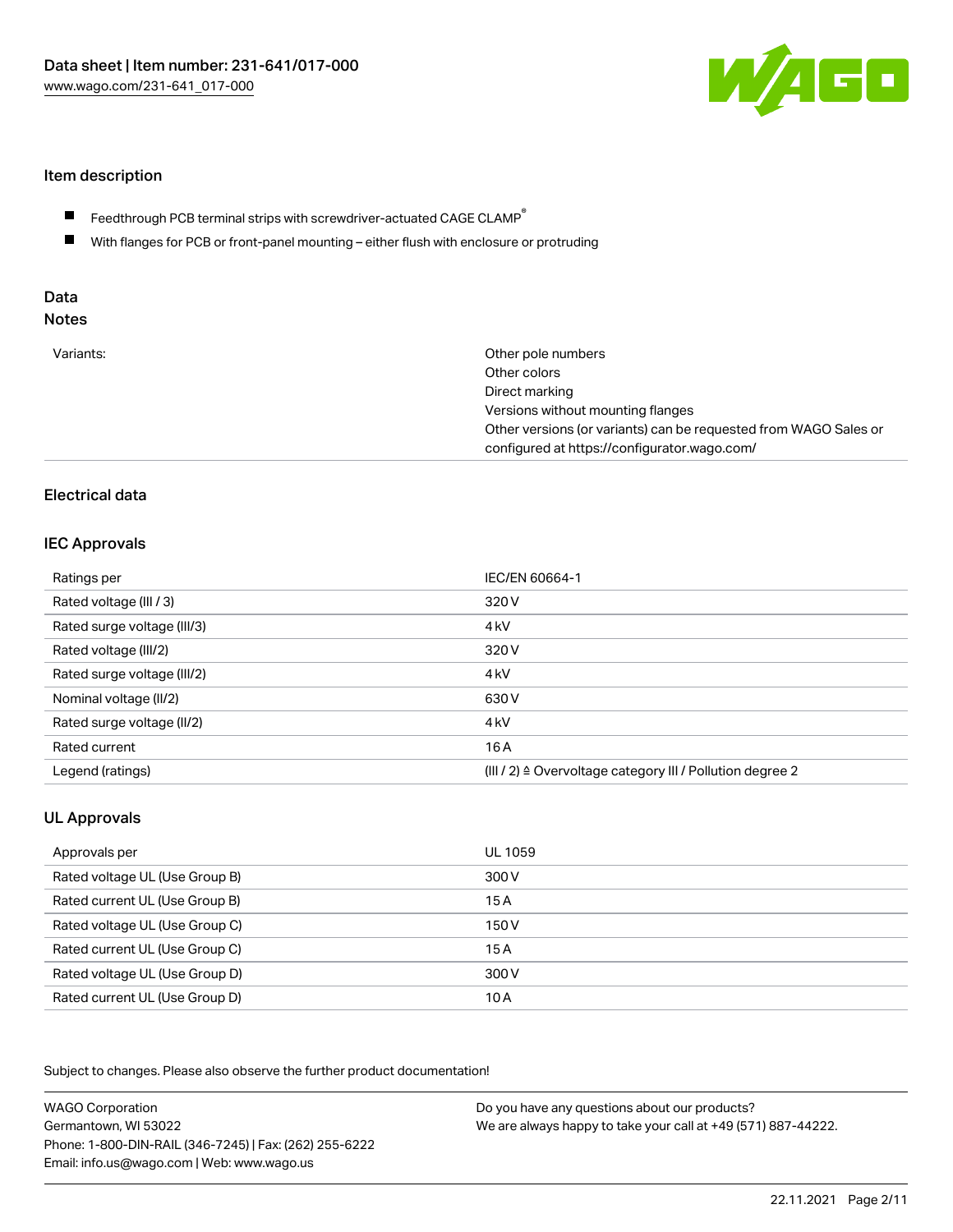

# CSA Approvals

| Approvals per                   | <b>CSA</b> |
|---------------------------------|------------|
| Rated voltage CSA (Use Group B) | 300 V      |
| Rated current CSA (Use Group B) | 15A        |
| Rated voltage CSA (Use Group C) | 150 V      |
| Rated current CSA (Use Group C) | 15A        |
| Rated voltage CSA (Use Group D) | 300 V      |
| Rated current CSA (Use Group D) | 10 A       |

#### Connection data

| Total number of connection points |  |
|-----------------------------------|--|
| Total number of potentials        |  |
| Number of connection types        |  |
| Number of levels                  |  |

#### Connection 1

| Connection technology                             | CAGE CLAMP <sup>®</sup>                 |
|---------------------------------------------------|-----------------------------------------|
| Actuation type                                    | Operating tool                          |
| Solid conductor                                   | $0.08$ 2.5 mm <sup>2</sup> / 28  14 AWG |
| Fine-stranded conductor                           | $0.08$ 2.5 mm <sup>2</sup> / 28  14 AWG |
| Fine-stranded conductor; with insulated ferrule   | $0.251.5$ mm <sup>2</sup>               |
| Fine-stranded conductor; with uninsulated ferrule | $0.252.5$ mm <sup>2</sup>               |
| Strip length                                      | $89$ mm / 0.31  0.35 inch               |
| Conductor connection direction to PCB             | 0°                                      |
| Number of poles                                   | 11                                      |
|                                                   |                                         |

### Physical data

| Pin spacing                          | 5.08 mm / 0.2 inch         |
|--------------------------------------|----------------------------|
| Width                                | 71.08 mm / 2.798 inch      |
| Height                               | 19 mm / 0.748 inch         |
| Height from the surface              | 14.3 mm / 0.563 inch       |
| Depth                                | 19.1 mm / 0.752 inch       |
| Solder pin length                    | $4.7 \,\mathrm{mm}$        |
| Solder pin dimensions                | $0.8 \times 1.3$ mm        |
| Drilled hole diameter with tolerance | $1.8$ <sup>(+0.1)</sup> mm |

Subject to changes. Please also observe the further product documentation! Mechanical data

| <b>WAGO Corporation</b>                                | Do you have any questions about our products?                 |
|--------------------------------------------------------|---------------------------------------------------------------|
| Germantown, WI 53022                                   | We are always happy to take your call at +49 (571) 887-44222. |
| Phone: 1-800-DIN-RAIL (346-7245)   Fax: (262) 255-6222 |                                                               |
| Email: info.us@wago.com   Web: www.wago.us             |                                                               |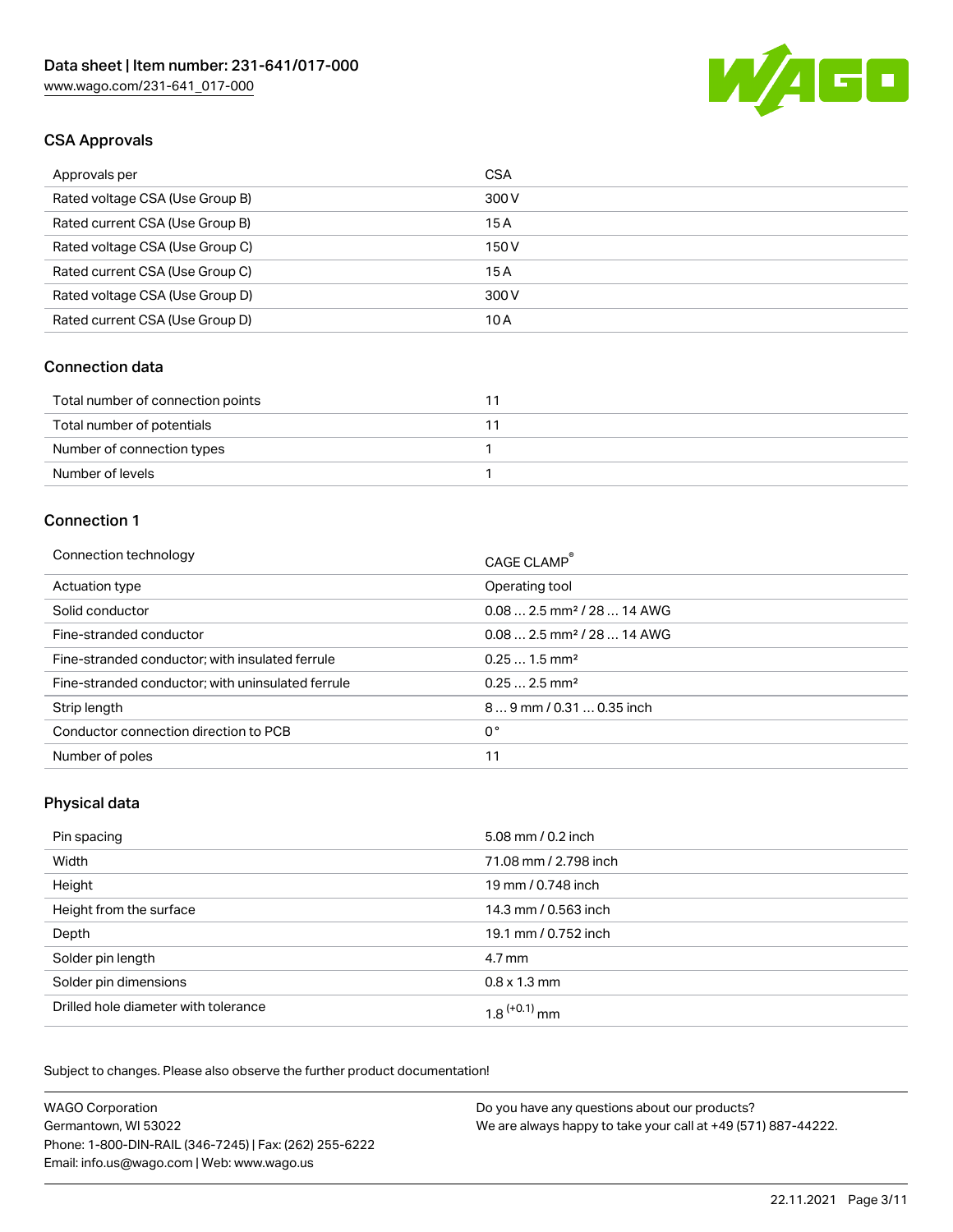

# Mechanical data

| Mounting type | Mounting flange       |
|---------------|-----------------------|
| Mounting type | Feed-through mounting |
|               | Panel mounting        |

# PCB contact

| PCB Contact                         | THT                                      |
|-------------------------------------|------------------------------------------|
| Solder pin arrangement              | over the entire terminal strip (in-line) |
| Number of solder pins per potential |                                          |

### Material data

| Color                       | orange                                |
|-----------------------------|---------------------------------------|
| Material group              |                                       |
| Insulation material         | Polyamide (PA66)                      |
| Flammability class per UL94 | V <sub>0</sub>                        |
| Clamping spring material    | Chrome nickel spring steel (CrNi)     |
| Contact material            | Electrolytic copper $(E_{\text{Cu}})$ |
| Contact plating             | tin-plated                            |
| Fire load                   | 0.241 MJ                              |
| Weight                      | 15.6g                                 |

### Environmental requirements

| Limit temperature range<br>. | +105 $^{\circ}$ C<br>-60 |  |
|------------------------------|--------------------------|--|
|------------------------------|--------------------------|--|

## Commercial data

| Product Group         | 3 (Multi Conn. System) |
|-----------------------|------------------------|
| PU (SPU)              | 25 Stück               |
| Packaging type        | box                    |
| Country of origin     | DE                     |
| <b>GTIN</b>           | 4044918283267          |
| Customs tariff number | 8536904000             |

### Approvals / Certificates

#### Country specific Approvals

|      |          |                                                                            | Certificate |
|------|----------|----------------------------------------------------------------------------|-------------|
| Logo | Approval | Additional Approval Text                                                   | name        |
|      |          | Subject to changes. Please also observe the further product documentation! |             |

| WAGO Corporation                                       | Do you have any questions about our products?                 |
|--------------------------------------------------------|---------------------------------------------------------------|
| Germantown. WI 53022                                   | We are always happy to take your call at +49 (571) 887-44222. |
| Phone: 1-800-DIN-RAIL (346-7245)   Fax: (262) 255-6222 |                                                               |
| Email: info.us@wago.com   Web: www.wago.us             |                                                               |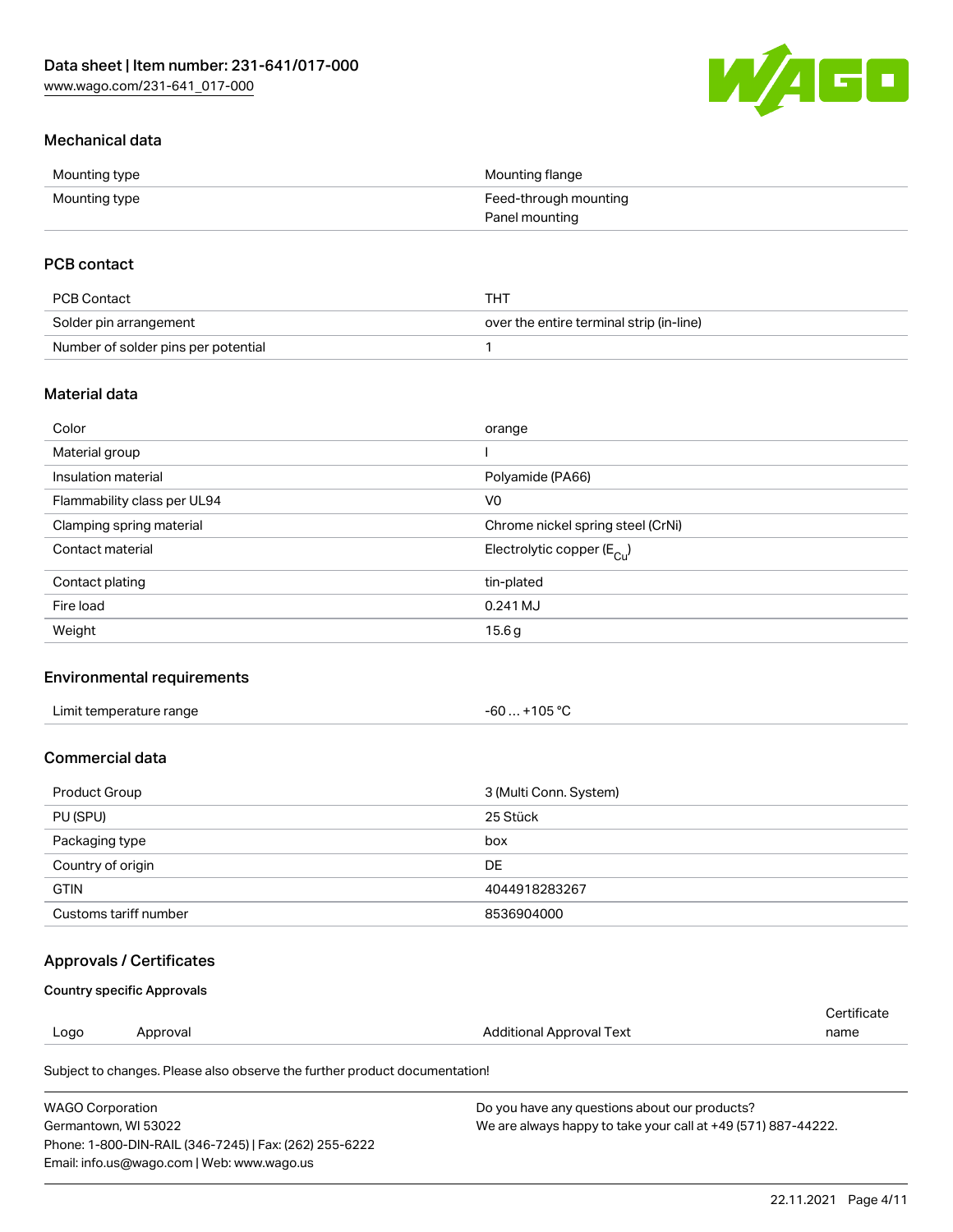[www.wago.com/231-641\\_017-000](http://www.wago.com/231-641_017-000)



|     | CВ<br>DEKRA Certification B.V.                      | IEC 61984         | NL-39756   |
|-----|-----------------------------------------------------|-------------------|------------|
|     | <b>CSA</b><br><b>DEKRA Certification B.V.</b>       | C <sub>22.2</sub> | 1466354    |
| EMA | <b>KEMA/KEUR</b><br><b>DEKRA Certification B.V.</b> | EN 61984          | 2190761.01 |

#### Ship Approvals

| Logo          | Approval                                                | <b>Additional Approval Text</b> | Certificate<br>name                |
|---------------|---------------------------------------------------------|---------------------------------|------------------------------------|
| ABS           | <b>ABS</b><br>American Bureau of Shipping               |                                 | $19 -$<br>HG1869876-<br><b>PDA</b> |
| <b>BUREAU</b> | <b>BV</b><br>Bureau Veritas S.A.                        | <b>IEC 60998</b>                | 11915/D0<br><b>BV</b>              |
|               | <b>DNV GL</b><br>Det Norske Veritas, Germanischer Lloyd | ۰                               | TAE000016Z                         |

#### UL-Approvals

| Logo                  | Approval                                    | <b>Additional Approval Text</b> | Certificate<br>name |
|-----------------------|---------------------------------------------|---------------------------------|---------------------|
| $\boldsymbol{\theta}$ | UL<br>UL International Germany GmbH         | <b>UL 1977</b>                  | E45171              |
| o                     | <b>UR</b><br>Underwriters Laboratories Inc. | <b>UL 1059</b>                  | E45172              |

#### Optional accessories

Marking accessories

Marking strip

#### Item no.: 210-332/508-202

Marking strips; as a DIN A4 sheet; MARKED; 1-16 (160x); Height of marker strip: 3 mm; Strip length 182 [www.wago.com/210-332](http://www.wago.com/210-332/508-202) [/508-202](http://www.wago.com/210-332/508-202)

Subject to changes. Please also observe the further product documentation!

WAGO Corporation Germantown, WI 53022 Phone: 1-800-DIN-RAIL (346-7245) | Fax: (262) 255-6222 Email: info.us@wago.com | Web: www.wago.us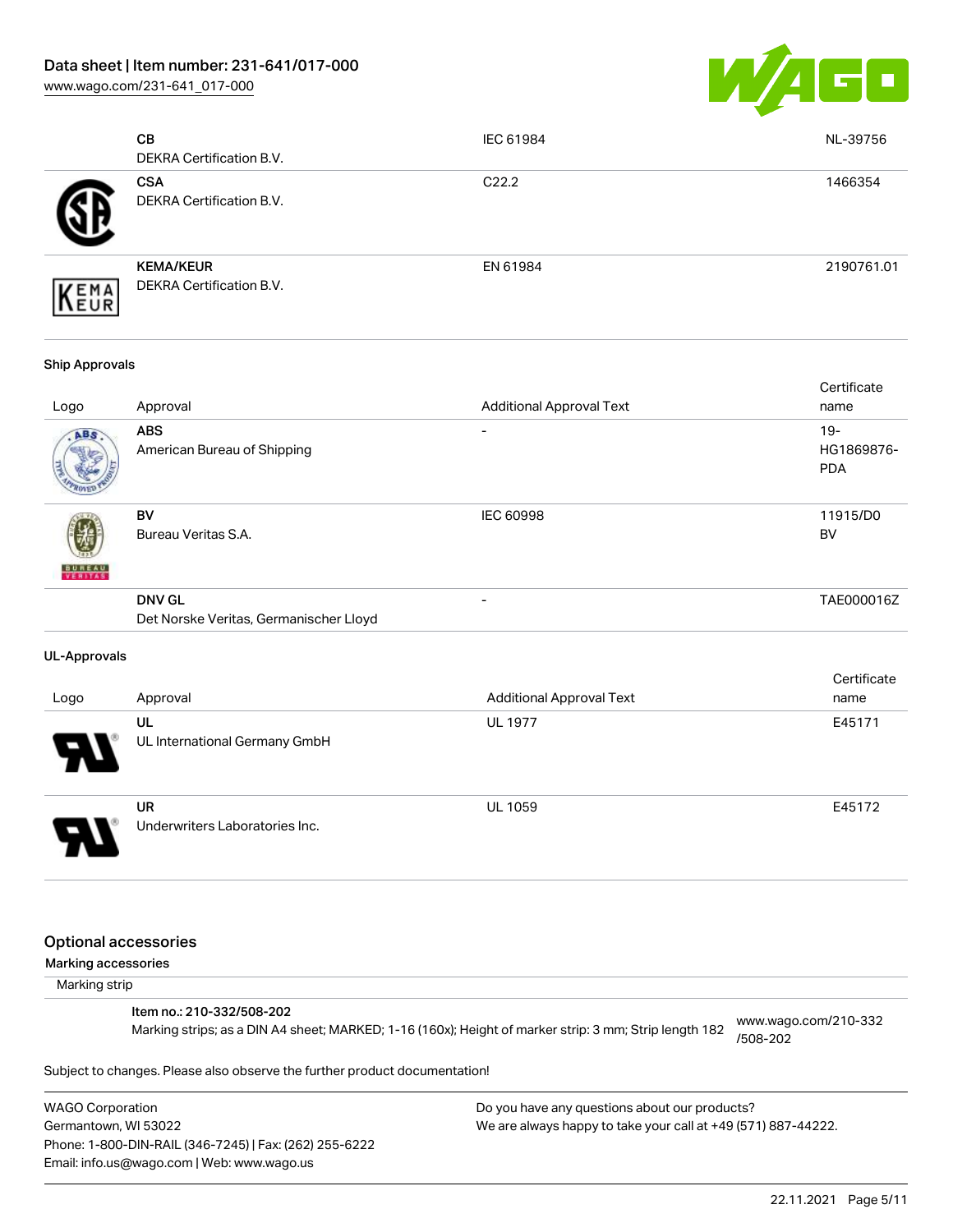

mm; Horizontal marking; Self-adhesive; white

|                      | Item no.: 210-332/508-204<br>Marking strips; as a DIN A4 sheet; MARKED; 17-32 (160x); Height of marker strip: 3 mm; Strip length<br>182 mm; Horizontal marking; Self-adhesive; white | www.wago.com/210-332<br>/508-204 |
|----------------------|--------------------------------------------------------------------------------------------------------------------------------------------------------------------------------------|----------------------------------|
|                      | Item no.: 210-332/508-206<br>Marking strips; as a DIN A4 sheet; MARKED; 33-48 (160x); Height of marker strip: 3 mm; Strip length<br>182 mm; Horizontal marking; Self-adhesive; white | www.wago.com/210-332<br>/508-206 |
|                      | Item no.: 210-332/508-205<br>Marking strips; as a DIN A4 sheet; MARKED; 1-32 (80x); Height of marker strip: 3 mm; Strip length 182<br>mm; Horizontal marking; Self-adhesive; white   | www.wago.com/210-332<br>/508-205 |
| Mounting             |                                                                                                                                                                                      |                                  |
| Mounting accessories |                                                                                                                                                                                      |                                  |
|                      | Item no.: 209-147<br>Self-tapping screw                                                                                                                                              | www.wago.com/209-147             |
|                      | Item no.: 231-194<br>Self-tapping screw; B 2.2x13, fixing hole 1.8 mm Ø                                                                                                              | www.wago.com/231-194             |
|                      | Item no.: 231-195<br>Screw with nut; M2x12; for fixing element                                                                                                                       | www.wago.com/231-195             |
| Tools                |                                                                                                                                                                                      |                                  |
| Operating tool       |                                                                                                                                                                                      |                                  |
|                      | Item no.: 210-657<br>Operating tool; Blade: 3.5 x 0.5 mm; with a partially insulated shaft; short; multicoloured                                                                     | www.wago.com/210-657             |
|                      | Item no.: 210-720<br>Operating tool; Blade: 3.5 x 0.5 mm; with a partially insulated shaft; multicoloured                                                                            | www.wago.com/210-720             |
| Ferrules             |                                                                                                                                                                                      |                                  |
| Ferrule              |                                                                                                                                                                                      |                                  |
|                      | Item no.: 216-101<br>Ferrule; Sleeve for 0.5 mm <sup>2</sup> / AWG 22; uninsulated; electro-tin plated; silver-colored                                                               | www.wago.com/216-101             |
|                      | Item no.: 216-104<br>Ferrule; Sleeve for 1.5 mm <sup>2</sup> / AWG 16; uninsulated; electro-tin plated; silver-colored                                                               | www.wago.com/216-104             |
|                      | Item no.: 216-106<br>Ferrule; Sleeve for 2.5 mm <sup>2</sup> / AWG 14; uninsulated; electro-tin plated; silver-colored                                                               | www.wago.com/216-106             |
|                      | Item no.: 216-102<br>Ferrule; Sleeve for 0.75 mm <sup>2</sup> / AWG 20; uninsulated; electro-tin plated; silver-colored                                                              | www.wago.com/216-102             |
|                      | Item no.: 216-103<br>Ferrule; Sleeve for 1 mm <sup>2</sup> / AWG 18; uninsulated; electro-tin plated                                                                                 | www.wago.com/216-103             |
|                      | Item no.: 216-123<br>Ferrule; Sleeve for 1 mm <sup>2</sup> / AWG 18; uninsulated; electro-tin plated; silver-colored                                                                 | www.wago.com/216-123             |

Subject to changes. Please also observe the further product documentation!

| <b>WAGO Corporation</b>                                | Do you have any questions about our products?                 |
|--------------------------------------------------------|---------------------------------------------------------------|
| Germantown. WI 53022                                   | We are always happy to take your call at +49 (571) 887-44222. |
| Phone: 1-800-DIN-RAIL (346-7245)   Fax: (262) 255-6222 |                                                               |
| Email: info.us@wago.com   Web: www.wago.us             |                                                               |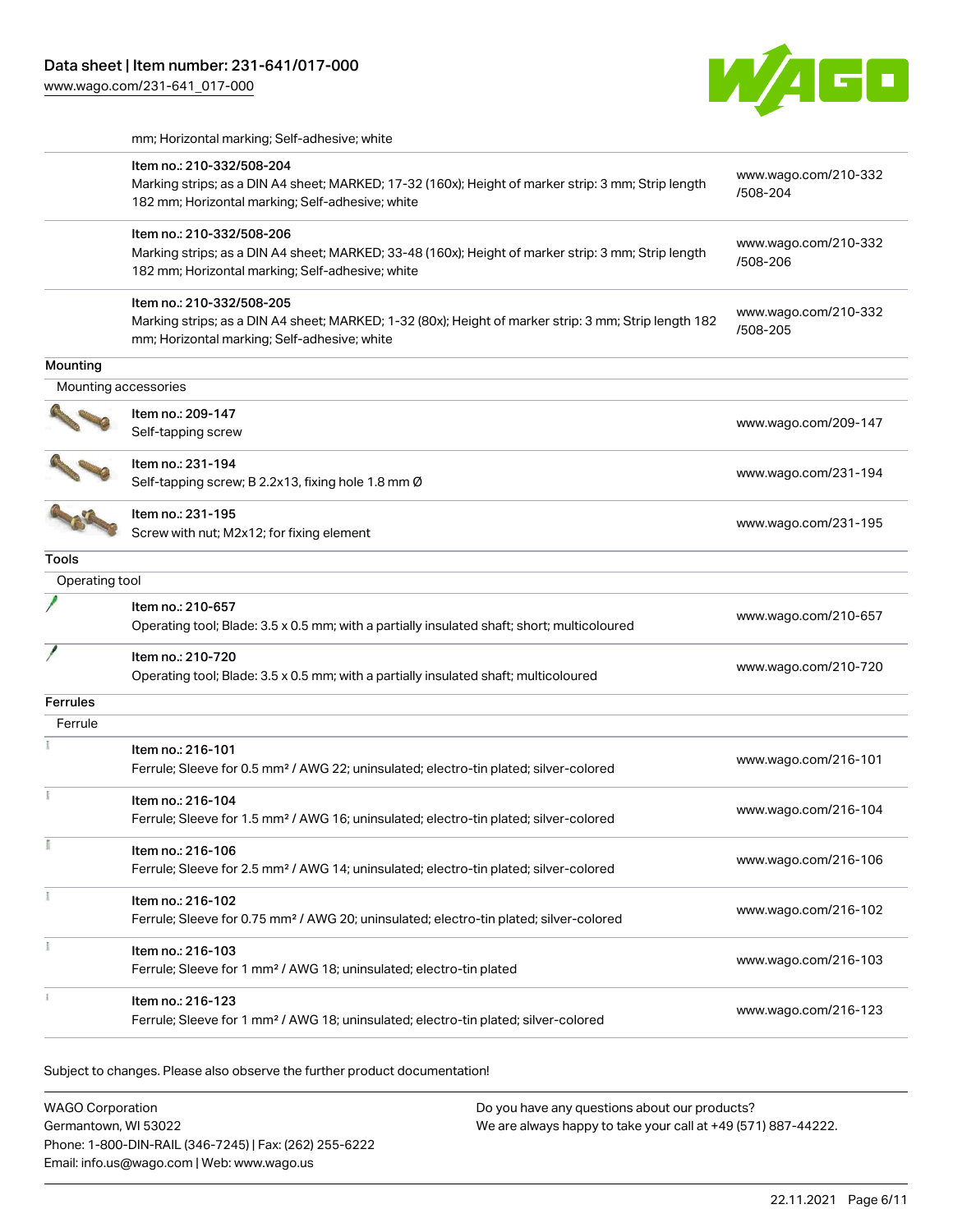# Data sheet | Item number: 231-641/017-000

Phone: 1-800-DIN-RAIL (346-7245) | Fax: (262) 255-6222

Email: info.us@wago.com | Web: www.wago.us

[www.wago.com/231-641\\_017-000](http://www.wago.com/231-641_017-000)



|    | Item no.: 216-122<br>Ferrule; Sleeve for 0.75 mm <sup>2</sup> / AWG 20; uninsulated; electro-tin plated; silver-colored                                                                           |                                                                                                                | www.wago.com/216-122 |
|----|---------------------------------------------------------------------------------------------------------------------------------------------------------------------------------------------------|----------------------------------------------------------------------------------------------------------------|----------------------|
| ĭ. | Item no.: 216-124<br>Ferrule; Sleeve for 1.5 mm <sup>2</sup> / AWG 16; uninsulated; electro-tin plated                                                                                            |                                                                                                                | www.wago.com/216-124 |
|    | Item no.: 216-142<br>Ferrule; Sleeve for 0.75 mm <sup>2</sup> / 18 AWG; uninsulated; electro-tin plated; electrolytic copper; gastight<br>crimped; acc. to DIN 46228, Part 1/08.92                |                                                                                                                | www.wago.com/216-142 |
|    | Item no.: 216-132<br>Ferrule; Sleeve for 0.34 mm <sup>2</sup> / AWG 24; uninsulated; electro-tin plated                                                                                           |                                                                                                                | www.wago.com/216-132 |
|    | Item no.: 216-121<br>Ferrule; Sleeve for 0.5 mm <sup>2</sup> / AWG 22; uninsulated; electro-tin plated; silver-colored                                                                            |                                                                                                                | www.wago.com/216-121 |
|    | Item no.: 216-143<br>Ferrule; Sleeve for 1 mm <sup>2</sup> / AWG 18; uninsulated; electro-tin plated; electrolytic copper; gastight<br>crimped; acc. to DIN 46228, Part 1/08.92                   |                                                                                                                | www.wago.com/216-143 |
|    | Item no.: 216-131<br>Ferrule; Sleeve for 0.25 mm <sup>2</sup> / AWG 24; uninsulated; electro-tin plated; silver-colored                                                                           |                                                                                                                | www.wago.com/216-131 |
|    | Item no.: 216-141<br>Ferrule; Sleeve for 0.5 mm <sup>2</sup> / 20 AWG; uninsulated; electro-tin plated; electrolytic copper; gastight<br>crimped; acc. to DIN 46228, Part 1/08.92                 |                                                                                                                | www.wago.com/216-141 |
|    | Item no.: 216-152<br>Ferrule; Sleeve for 0.34 mm <sup>2</sup> / AWG 24; uninsulated; electro-tin plated                                                                                           |                                                                                                                | www.wago.com/216-152 |
|    | Item no.: 216-203<br>Ferrule; Sleeve for 1 mm <sup>2</sup> / AWG 18; insulated; electro-tin plated; red                                                                                           |                                                                                                                | www.wago.com/216-203 |
|    | Item no.: 216-202<br>Ferrule; Sleeve for 0.75 mm <sup>2</sup> / 18 AWG; insulated; electro-tin plated; gray                                                                                       |                                                                                                                | www.wago.com/216-202 |
|    | Item no.: 216-151<br>Ferrule; Sleeve for 0.25 mm <sup>2</sup> / AWG 24; uninsulated; electro-tin plated                                                                                           |                                                                                                                | www.wago.com/216-151 |
| Â  | Item no.: 216-204<br>Ferrule; Sleeve for 1.5 mm <sup>2</sup> / AWG 16; insulated; electro-tin plated; black                                                                                       |                                                                                                                | www.wago.com/216-204 |
|    | Item no.: 216-144<br>Ferrule; Sleeve for 1.5 mm <sup>2</sup> / AWG 16; uninsulated; electro-tin plated; electrolytic copper; gastight<br>crimped; acc. to DIN 46228, Part 1/08.92; silver-colored |                                                                                                                | www.wago.com/216-144 |
|    | Item no.: 216-201<br>Ferrule; Sleeve for 0.5 mm <sup>2</sup> / 20 AWG; insulated; electro-tin plated; white                                                                                       |                                                                                                                | www.wago.com/216-201 |
|    | Item no.: 216-223<br>Ferrule; Sleeve for 1 mm <sup>2</sup> / AWG 18; insulated; electro-tin plated; red                                                                                           |                                                                                                                | www.wago.com/216-223 |
|    | Item no.: 216-241<br>Ferrule; Sleeve for 0.5 mm <sup>2</sup> / 20 AWG; insulated; electro-tin plated; electrolytic copper; gastight<br>crimped; acc. to DIN 46228, Part 4/09.90; white            |                                                                                                                | www.wago.com/216-241 |
|    | Item no.: 216-242<br>Ferrule; Sleeve for 0.75 mm <sup>2</sup> / 18 AWG; insulated; electro-tin plated; electrolytic copper; gastight                                                              |                                                                                                                | www.wago.com/216-242 |
|    | Subject to changes. Please also observe the further product documentation!                                                                                                                        |                                                                                                                |                      |
|    | <b>WAGO Corporation</b><br>Germantown, WI 53022                                                                                                                                                   | Do you have any questions about our products?<br>We are always happy to take your call at +49 (571) 887-44222. |                      |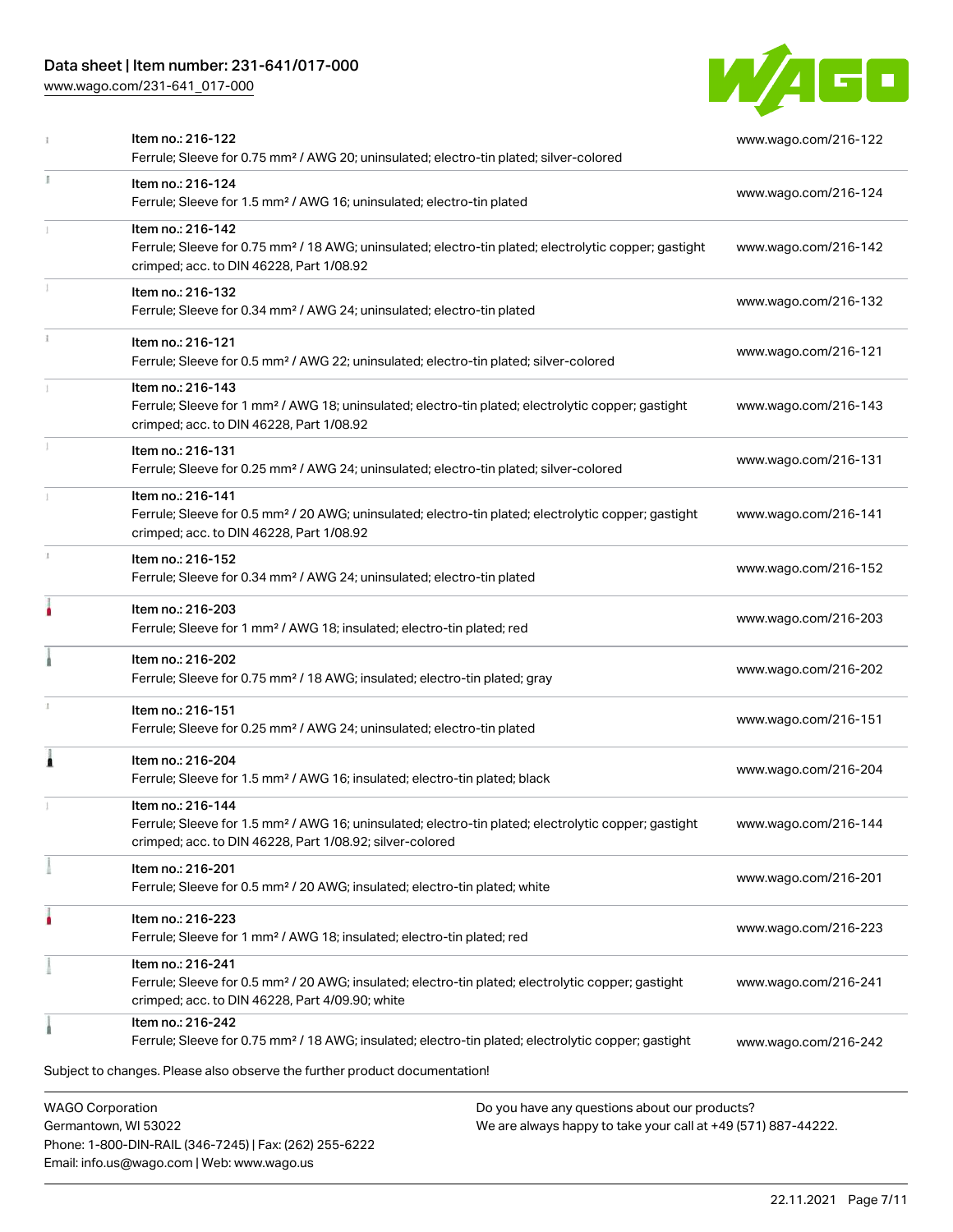[www.wago.com/231-641\\_017-000](http://www.wago.com/231-641_017-000)



crimped; acc. to DIN 46228, Part 4/09.90; gray

|   | Item no.: 216-222<br>Ferrule; Sleeve for 0.75 mm <sup>2</sup> / 18 AWG; insulated; electro-tin plated; gray                                                                        | www.wago.com/216-222 |
|---|------------------------------------------------------------------------------------------------------------------------------------------------------------------------------------|----------------------|
|   |                                                                                                                                                                                    |                      |
|   | Item no.: 216-221                                                                                                                                                                  | www.wago.com/216-221 |
|   | Ferrule; Sleeve for 0.5 mm <sup>2</sup> / 20 AWG; insulated; electro-tin plated; white                                                                                             |                      |
| 1 | Item no.: 216-224                                                                                                                                                                  |                      |
|   | Ferrule; Sleeve for 1.5 mm <sup>2</sup> / AWG 16; insulated; electro-tin plated; black                                                                                             | www.wago.com/216-224 |
|   | Item no.: 216-243                                                                                                                                                                  |                      |
|   | Ferrule; Sleeve for 1 mm <sup>2</sup> / AWG 18; insulated; electro-tin plated; electrolytic copper; gastight crimped; www.wago.com/216-243<br>acc. to DIN 46228, Part 4/09.90; red |                      |
|   | Item no.: 216-244                                                                                                                                                                  |                      |
|   | Ferrule; Sleeve for 1.5 mm <sup>2</sup> / AWG 16; insulated; electro-tin plated; electrolytic copper; gastight<br>crimped; acc. to DIN 46228, Part 4/09.90; black                  | www.wago.com/216-244 |
|   | Item no.: 216-263                                                                                                                                                                  |                      |
|   | Ferrule; Sleeve for 1 mm <sup>2</sup> / AWG 18; insulated; electro-tin plated; electrolytic copper; gastight crimped; www.wago.com/216-263                                         |                      |
|   | acc. to DIN 46228, Part 4/09.90; red                                                                                                                                               |                      |
|   | Item no.: 216-264                                                                                                                                                                  |                      |
|   | Ferrule; Sleeve for 1.5 mm <sup>2</sup> / AWG 16; insulated; electro-tin plated; electrolytic copper; gastight                                                                     | www.wago.com/216-264 |
|   | crimped; acc. to DIN 46228, Part 4/09.90; black                                                                                                                                    |                      |
| 1 | Item no.: 216-284                                                                                                                                                                  |                      |
|   | Ferrule; Sleeve for 1.5 mm <sup>2</sup> / AWG 16; insulated; electro-tin plated; electrolytic copper; gastight<br>crimped; acc. to DIN 46228, Part 4/09.90; black                  | www.wago.com/216-284 |
|   | Item no.: 216-262                                                                                                                                                                  |                      |
|   | Ferrule; Sleeve for 0.75 mm <sup>2</sup> / 18 AWG; insulated; electro-tin plated; electrolytic copper; gastight                                                                    | www.wago.com/216-262 |
|   | crimped; acc. to DIN 46228, Part 4/09.90; gray                                                                                                                                     |                      |
|   | Item no.: 216-301                                                                                                                                                                  |                      |
|   | Ferrule; Sleeve for 0.25 mm <sup>2</sup> / AWG 24; insulated; electro-tin plated; yellow                                                                                           | www.wago.com/216-301 |
|   | Item no.: 216-321                                                                                                                                                                  |                      |
|   | Ferrule; Sleeve for 0.25 mm <sup>2</sup> / AWG 24; insulated; electro-tin plated; yellow                                                                                           | www.wago.com/216-321 |
|   | Item no.: 216-322                                                                                                                                                                  |                      |
|   | Ferrule; Sleeve for 0.34 mm <sup>2</sup> / 22 AWG; insulated; electro-tin plated; green                                                                                            | www.wago.com/216-322 |
|   | Item no.: 216-302                                                                                                                                                                  |                      |
|   | Ferrule; Sleeve for 0.34 mm <sup>2</sup> / 22 AWG; insulated; electro-tin plated; light turquoise                                                                                  | www.wago.com/216-302 |
|   |                                                                                                                                                                                    |                      |

# Downloads Documentation

| Additional Information |
|------------------------|

| Auuluvilai IIII viiliauvil |            |        |          |
|----------------------------|------------|--------|----------|
| Technical explanations     | 2019 Apr 3 | pdf    | Download |
|                            |            | 2.0 MB |          |

Subject to changes. Please also observe the further product documentation!

| <b>WAGO Corporation</b>                                | Do you have any questions about our products?                 |
|--------------------------------------------------------|---------------------------------------------------------------|
| Germantown, WI 53022                                   | We are always happy to take your call at +49 (571) 887-44222. |
| Phone: 1-800-DIN-RAIL (346-7245)   Fax: (262) 255-6222 |                                                               |
| Email: info.us@wago.com   Web: www.wago.us             |                                                               |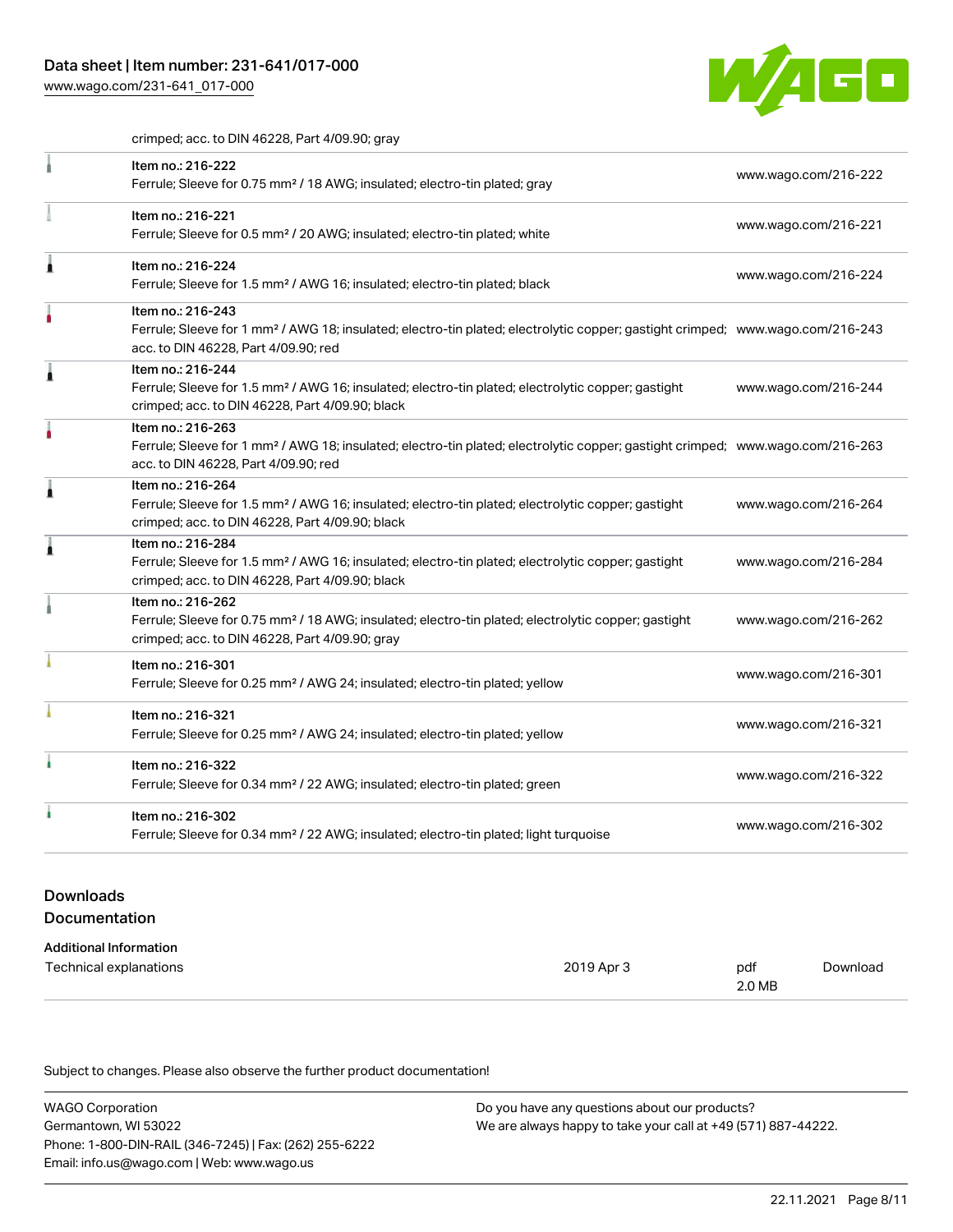

#### CAD files

#### CAD data 2D/3D Models 231-641/017-000 URL [Download](https://www.wago.com/global/d/3D_URLS_231-641_017-000) CAE data EPLAN Data Portal 231-641/017-000 URL [Download](https://www.wago.com/global/d/EPLAN_URLS_231-641%252F017-000) ZUKEN Portal 231-641/017-000 URL [Download](https://www.wago.com/global/d/Zuken_URLS_231-641_017-000) EPLAN Data Portal 231-641/017-000 URL [Download](https://www.wago.com/global/d/EPLAN_URLS_231-641_017-000) PCB Design Symbol and Footprint 231-641/017-000 URL [Download](https://www.wago.com/global/d/UltraLibrarian_URLS_231-641_017-000)CAx data for your PCB design, consisting of "schematic symbols and PCB footprints", allow easy integration of the WAGO component into your development environment. Supported formats:  $\blacksquare$ Accel EDA 14 & 15  $\blacksquare$ Altium 6 to current version  $\blacksquare$ Cadence Allegro  $\blacksquare$ **DesignSpark** П Eagle Libraries  $\blacksquare$ KiCad  $\blacksquare$ Mentor Graphics BoardStation  $\blacksquare$ Mentor Graphics Design Architect  $\blacksquare$ Mentor Graphics Design Expedition 99 and 2000  $\blacksquare$ OrCAD 9.X PCB and Capture  $\blacksquare$ PADS PowerPCB 3, 3.5, 4.X, and 5.X  $\blacksquare$ PADS PowerPCB and PowerLogic 3.0  $\blacksquare$ PCAD 2000, 2001, 2002, 2004, and 2006 П Pulsonix 8.5 or newer  $\blacksquare$ **STL** П 3D STEP

- $\blacksquare$ TARGET 3001!
- П View Logic ViewDraw
- $\blacksquare$ Quadcept
- П Zuken CadStar 3 and 4

Subject to changes. Please also observe the further product documentation!

WAGO Corporation Germantown, WI 53022 Phone: 1-800-DIN-RAIL (346-7245) | Fax: (262) 255-6222 Email: info.us@wago.com | Web: www.wago.us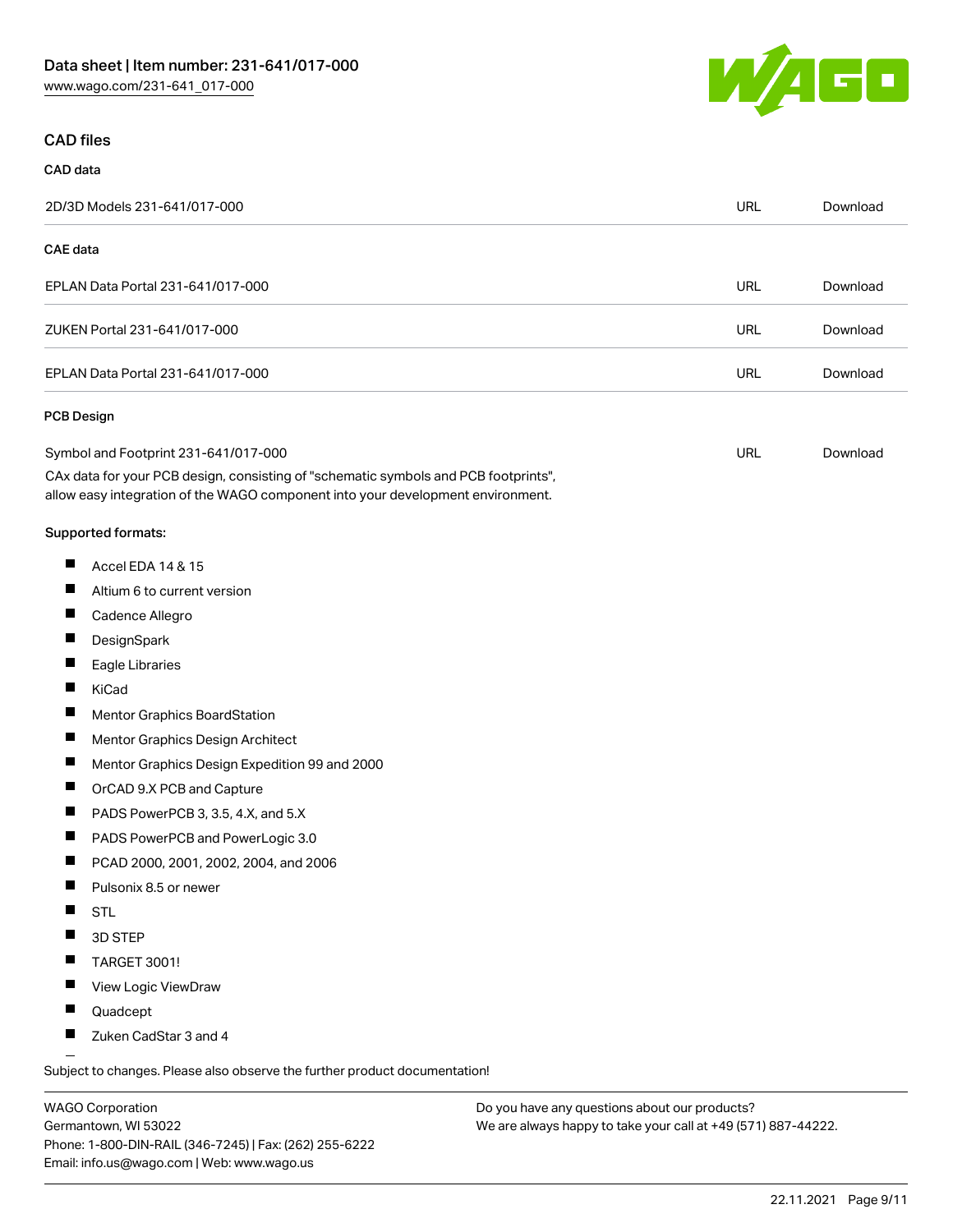

 $\blacksquare$ Zuken CR-5000 and CR-8000

PCB Component Libraries (EDA), PCB CAD Library Ultra Librarian

### Environmental Product Compliance

#### Compliance Search

| Environmental Product Compliance 231-641/017-000                                                           | URL | Download |
|------------------------------------------------------------------------------------------------------------|-----|----------|
| PCB terminal block; 2.5 mm <sup>2</sup> ; Pin spacing 5.08 mm; 11-pole; CAGE CLAMP <sup>®</sup> ; clamping |     |          |
| collar; 2,50 mm <sup>2</sup> ; orange                                                                      |     |          |

#### Installation Notes



Feedthrough PCB terminal strips – frontentry conductor termination



Feedthrough PCB terminal strips can be used as front-panel feedthrough for external conductor termination.

#### Application

Subject to changes. Please also observe the further product documentation!

WAGO Corporation Germantown, WI 53022 Phone: 1-800-DIN-RAIL (346-7245) | Fax: (262) 255-6222 Email: info.us@wago.com | Web: www.wago.us